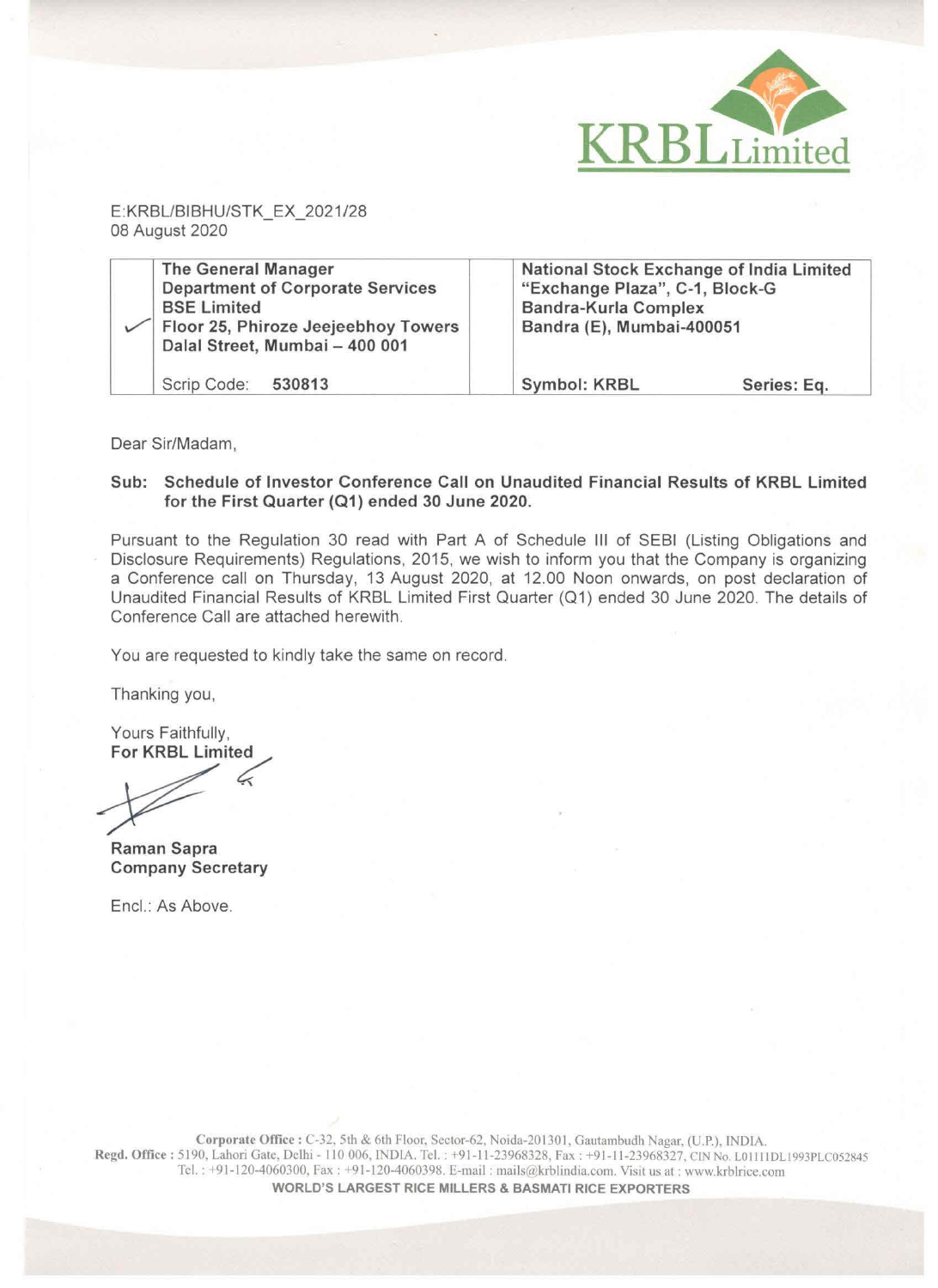

 E:KRBL/BIBHU/STK\_EX\_2021/28 08 August 2020

| <b>The General Manager</b><br><b>Department of Corporate Services</b><br><b>BSE Limited</b><br>Floor 25, Phiroze Jeejeebhoy Towers<br>Dalal Street, Mumbai - 400 001 | National Stock Exchange of India Limited<br>"Exchange Plaza", C-1, Block-G<br><b>Bandra-Kurla Complex</b><br>Bandra (E), Mumbai-400051 |             |
|----------------------------------------------------------------------------------------------------------------------------------------------------------------------|----------------------------------------------------------------------------------------------------------------------------------------|-------------|
| Scrip Code: 530813                                                                                                                                                   | <b>Symbol: KRBL</b>                                                                                                                    | Series: Eq. |

Dear Sir/Madam,

## Sub: Schedule of Investor Conference Call on Unaudited Financial Results of KRBL Limited for the First Quarter (Q1) ended 30 June 2020.

Pursuant to the Regulation 30 read with Part A of Schedule III of SEBI (Listing Obligations and Disclosure Requirements) Regulations, 2015, we wish to inform you that the Company is organizing a Conference call on Thursday, 13 August 2020, at 12.00 Noon onwards, on post declaration of Unaudited Financial Results of KRBL Limited First Quarter (Q1) ended 30 June 2020. The details of Conference Call are attached herewith.

You are requested to kindly take the same on record.

Thanking you,

Yours Faithfully, For KRBL Limited

Raman Sapra Company Secretary

Encl.: As Above.